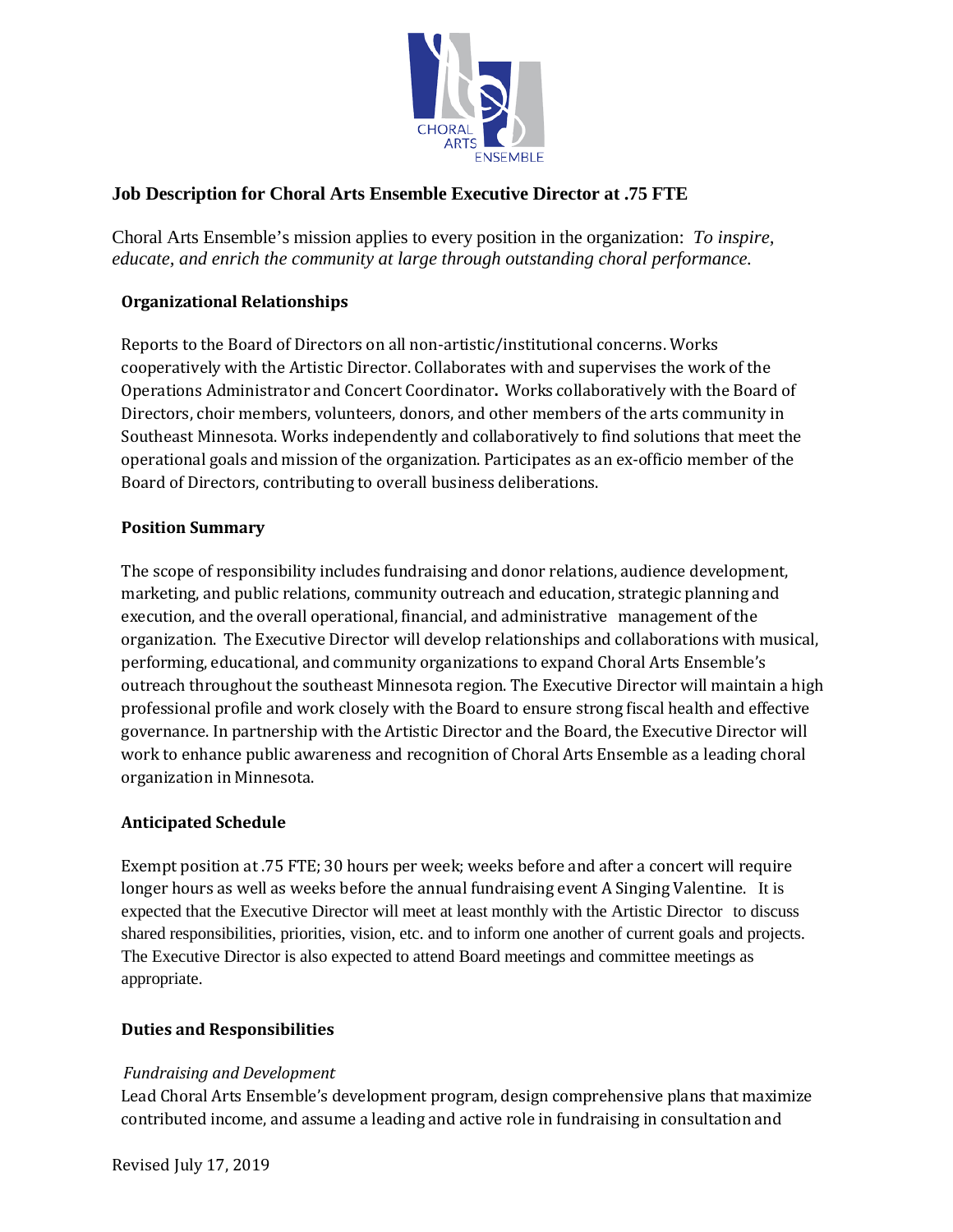

cooperation with the Artistic Director and the Board.

The Executive Director will:

- Advise the Board of Directors and Fundraising and Development Committee in setting annual and long-term fundraising goals.
- Take a direct leadership role in Choral Arts Ensemble's development programs, including but not limited to *A Singing Valentine* and other fundraising efforts, and planned giving.
- Partner with the Artistic Director and the Board of Directors to identify, solicit, cultivate, and maintain strong relationships with individual, corporate, foundation, and government donors and sponsors.
- Broaden the organization's donor base diversifying in terms of types (e.g., corporate, government, individual) and scale (small donors to large donors).
- Work with local and national funders to secure grants and foundation support.

## *Audience Development, Marketing and Public Relations*

Oversee audience development, marketing, and public relations activities for the organization.

The Executive Director will:

- Develop innovative plans to grow the Choral Arts Ensemble audience particularly new and younger audiences - and implement a strategy for developing them as patrons and donors.
- Supervise adaptation and maintenance of the Choral Arts Ensemble customer relationship management database to support documentation of donor movement through the philanthropic continuum.
- Partner with the Artistic Director. Operations Administrator, and appropriate Board subcommittees to elevate the brand through communicating the work and mission of the organization to the public through traditional and new media sources.
- Maintain relationships on a national level with organizations such as Chorus America.

### *Community Outreach and Education*

In partnership with the Artistic Director, create and execute plans to ensure a systematic, valuesbased approach to outreach and education.

The Executive Director will:

- Develop collaborative partnerships with community arts, education, and cultural organizations to advance Choral Arts Ensemble's outreach activities.
- Work with members of the community to develop appropriate strategic partnerships, and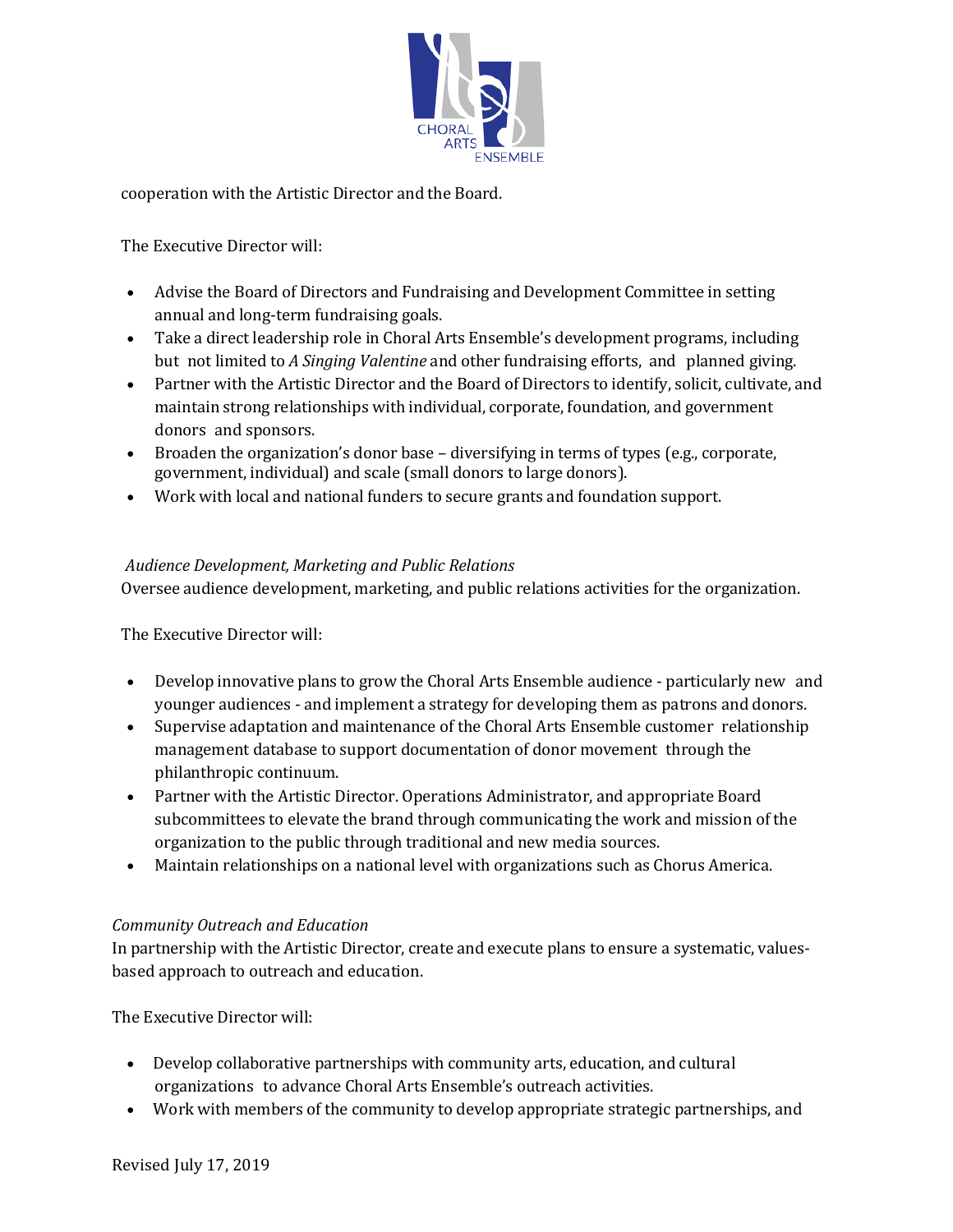

seek to include members of the community's various multicultural groups and people of all ages.

- Represent Choral Arts Ensemble at various community events in a manner that enhances our reputation and improves our ability to serve the needs of the community.
- Cultivate good relations with media in the regional performing arts community.

## *Strategic Planning and Execution*

Implement, monitor, and evaluate the long-term strategic plan in coordination with the Board of Directors, Artistic Director, and Operations Administrator, reporting progress towards goals regularly.

The Executive Director will:

- Oversee the implementation of the strategic plan to ensure consistent progress using tools such as the Essential Board Plan and committee structure
- Ensure that an annual evaluation of the implementation of the strategic plan occurs including appropriate adaptions to the strategic plan

### *Operational Management*

Direct and manage the organization's operations, budget, and administration to ensure fiscal responsibility and the most effective use of resources.

The Executive Director will:

- Together with the Artistic Director and staff, develop season programming and other performance events
- Develop and implement an annual budget and operating plan. Monitor performance against budget, make corrections as needed, and provide regular financial reports to the Board of Directors.
- Provide day-to-day direction to the Operations Administrator and Concert Coordinator.
- Along with the Personnel Committee, conduct annual performance assessments for the Operations Administrator and Concert Coordinator.

## **Experience and Qualifications**

A successful track record in non-profit/arts management, preferably with choruses or orchestras, with an emphasis on fundraising, marketing, and audience development is required. A bachelor's degree is required; master's degree is preferred.

Revised July 17, 2019